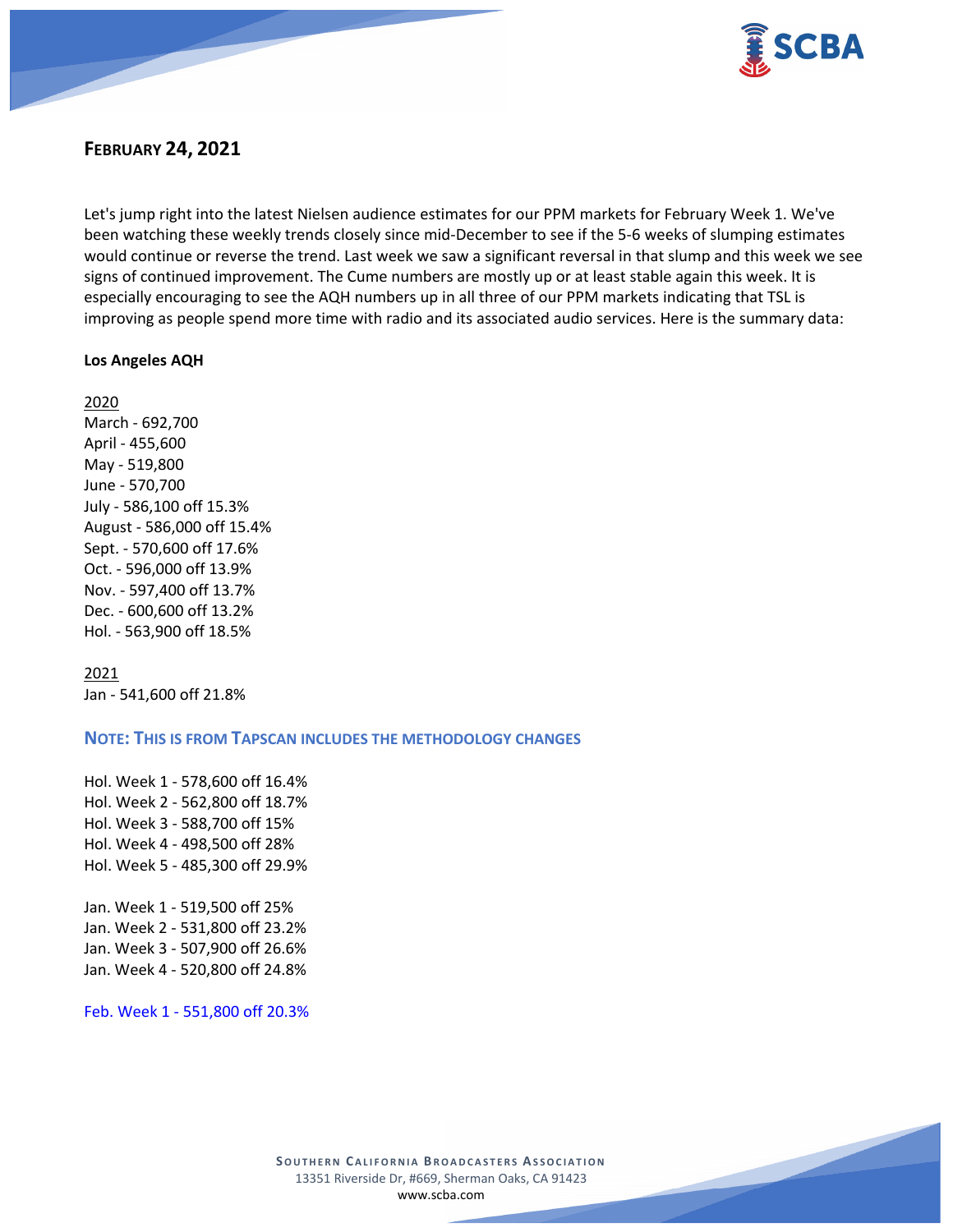

# **NOTE: THE NOVEMBER AND LATER AQH WEEKLIES ABOVE ARE FROM PPM ANALYSIS TOOL AND DO NOT REFLECT THE METHODOLOGY CHANGES. THIS WILL CHANGE IN JANUARY.**

#### **Los Angeles Cume**

2020

March - 10,611,300 April - 9,080,100 May - 9,572,200 June - 9,941,100 July - 10,089,600 off 4.9% August - 10,029,800 off 5.4% Sept. - 9,999,500 off 5.7% Oct. - 10,055,100 off 5.2% Nov. - 10,133,900 off 4.4% Dec. - 9,955,600 off 6.1% Hol. - 9,936,300 off 6.3%

#### 2021

Jan. - 9,587,700 off 9.6%

Hol. Week 1 - 10,013,700 off 5.6% Hol. Week 2 - 9,887,200 off 6.8% Hol. Week 3 - 10,153,500 off 4.3% Hol. Week 4 - 10,055,800 off 5.2% Hol. Week 5 - 9,571,400 off 9.7%

Jan. Week 1 - 9,541,700 off 10% Jan. Week 2 - 9,560,000 off 9.9% Jan. Week 3 - 9,558,400 off 9.9% Jan. Week 4- 9,690,700 off 8.6%

Feb. Week 1 - 9,660,500 off 8.9%

#### **Riverside/San Bernardino AQH**

#### 2020

March - 128,900 April - 96,200 May - 105,000 June - 115,100 July - 108,600 off 15.7% August - 109,400 off 15.1% Sept. - 102,100 off 20.7% Oct. - 106,000 off 17.7%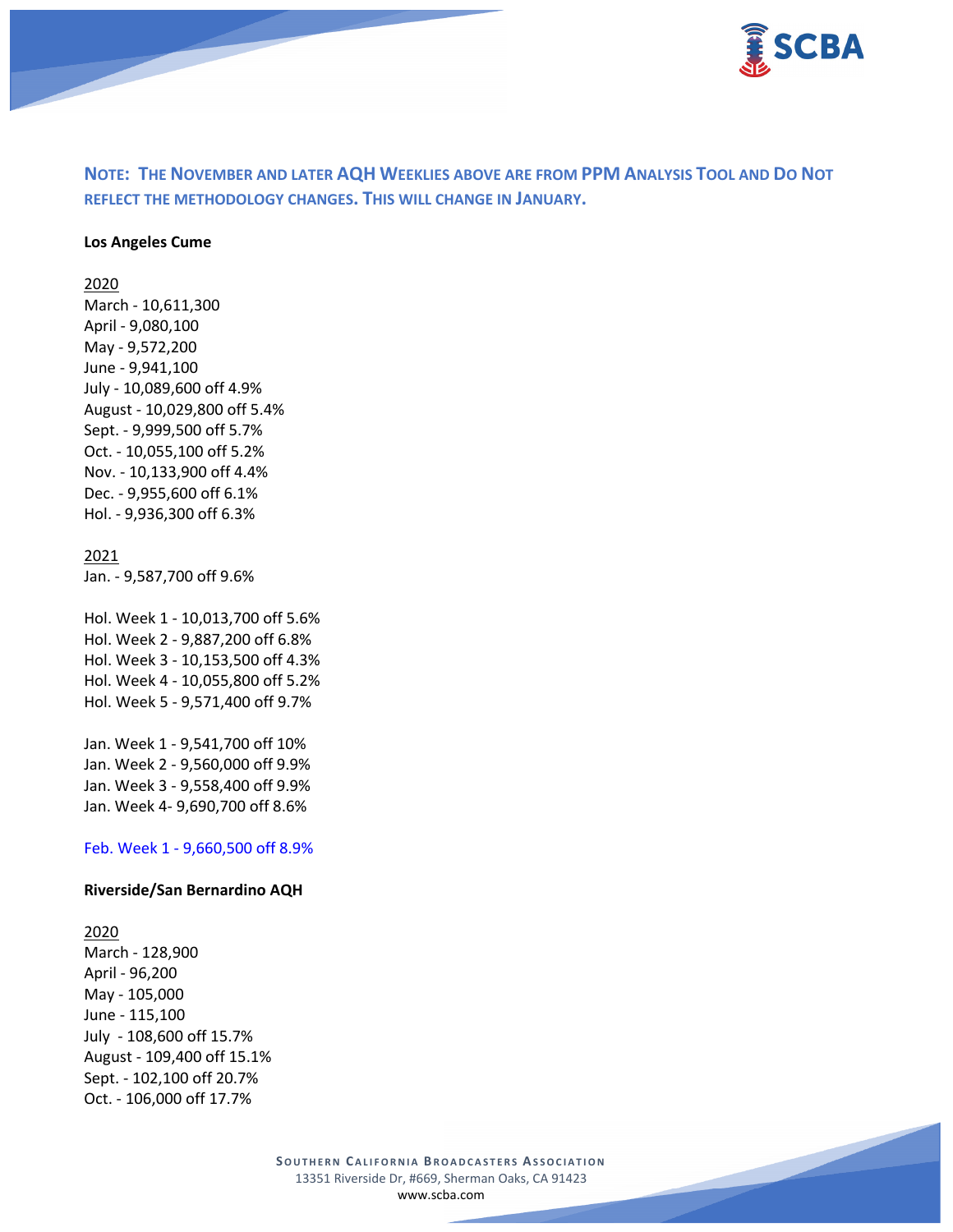

Nov. - 105,600 off 18% Dec.- 108,200 off 16% Hol. - 95,600 off 25.8%

2021 Jan. - 91,500 off 29%

**NOTE: THIS IS FROM TAPSCAN AND INCLUDES THE METHODOLOGY CHANGES.** 

Hol. Week 1 - 98,200 off 23.8% Hol. Week 2 - 97,800 off 24.1% Hol. Week 3 - 100,500 off 22% Hol. Week 4 - 82,500 off 35.9% Hol. Week 5- 84,700 off 34.2%

Jan. Week 1 - 88,900 off 31% Jan. Week 2 - 86,400 off 32.9% Jan. Week 3 - 85,800 off 33.4% Jan. Week 4 - 95,100 off 26.2%

Feb. Week 1 - 97,700 off 24.2%

**NOTE: THE NOVEMBER AND LATER AQH WEEKLIES ABOVE ARE FROM PPM ANALYSIS TOOL AND DO NOT REFLECT THE METHODOLOGY CHANGES. THIS WILL CHANGE IN JANUARY.**

#### **Riverside/San Bernardino Cume**

2020 March - 2,012,400 April - 1,727,400 May - 1,846,500 June - 1,924,800 July - 1,968,100 off 2.2% August - 1,948,500 off 3.1% Sept. - 1,909,800 off 5% Oct. - 1,891,200 off 6% Nov. - 1,901,700 off 5.5% Dec. - 1,920,900 off 4.5% Hol. - 1,866,700 off 7.2%

2021 Jan. - 1,824,500 off 9.3%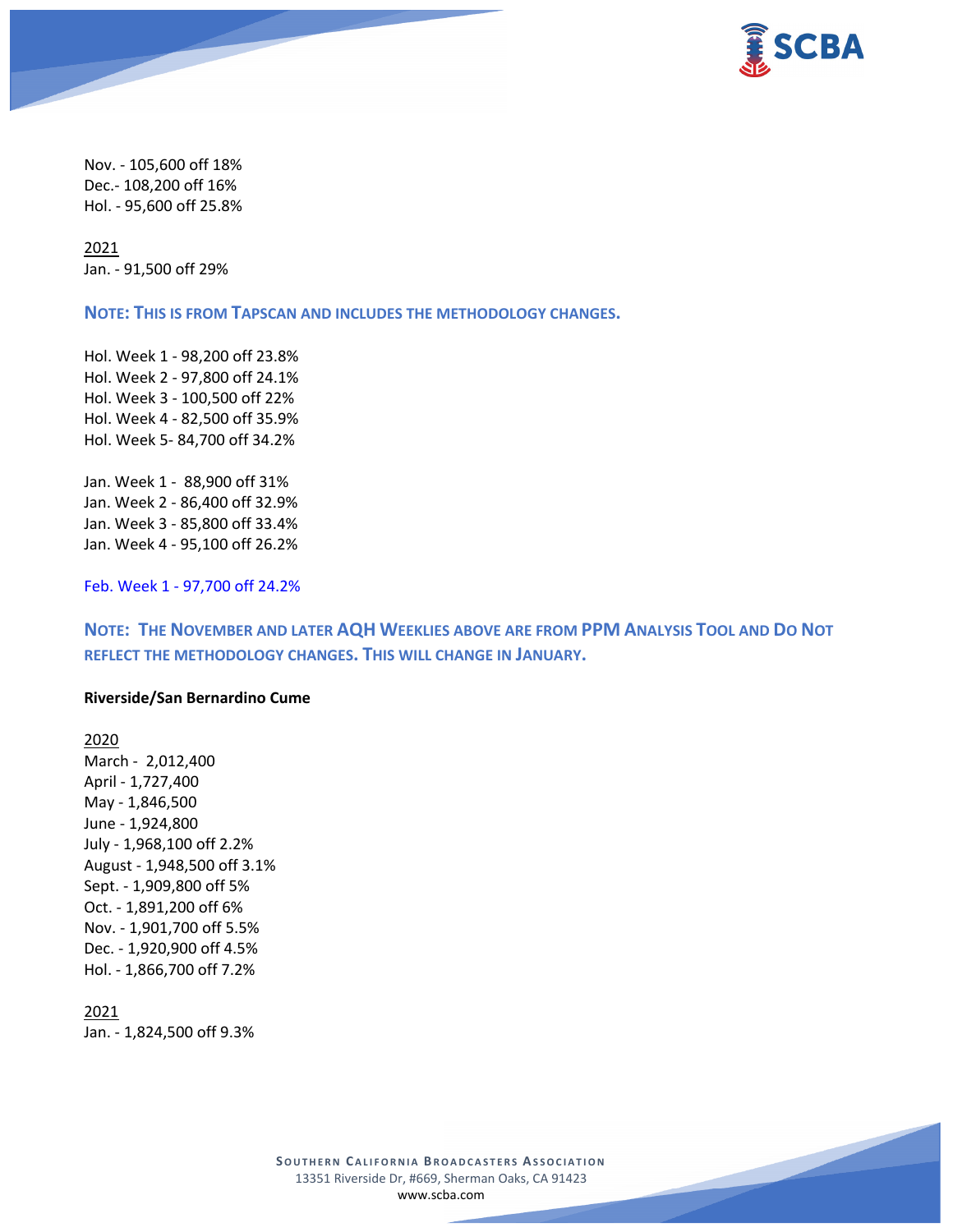

Hol. Week 1 - 1,886,700 off 6.2% Hol. Week 2 - 1,870,000 off 7% Hol. Week 3 - 1,895,100 off 5.8% Hol. Week 4 - 1,854,600 off 7.8% Hol. Week 5 - 1,827,000 off 9.2% Jan. Week 1 - 1,831,600 off 8.9%

Jan. Week 2 - 1,792,800 off 10.9% Jan. Week 3 - 1,790,600 off 11% Jan. Week 4 - 1,882,900 off 6.4%

## Feb. Week 1 - 1,921,500 off 4.5%

#### **San Diego AQH**

2020

March - 142,700 April - 98,000 May - 109,400 June - 120,100 July - 126,000 August - 128,500 (off 10%) Sept. - 125,000 (off 12.4%) Oct. - 126,800 (off 11.1%) Nov. - 129,300 (off 9.4%) Dec. - 124,500 (off 12.8%) Hol. - 119,700 (off 16.11%)

#### 2021

Jan. - 114,200 (off 19.97%)

## **NOTE: THIS IS FROM TAPSCAN AND INCLUDES THE METHODOLOGY CHANGES**

Hol. Week 1 - 120,300 off 15.7% Hol. Week 2 - 120,500 off 15.5% Hol. Week 3 - 122,400 off 14.2% Hol. Week 4 - 100,700 off 29.4% Hol. Week 5 - 109,900 off 23.0% Jan. Week 1 - 112,300 off 21.3% Jan. Week 2 - 111,500 off 21.9% Jan. Week 3 - 105,200 off 26.3% Jan. Week 4 - 112,100 off 21.4%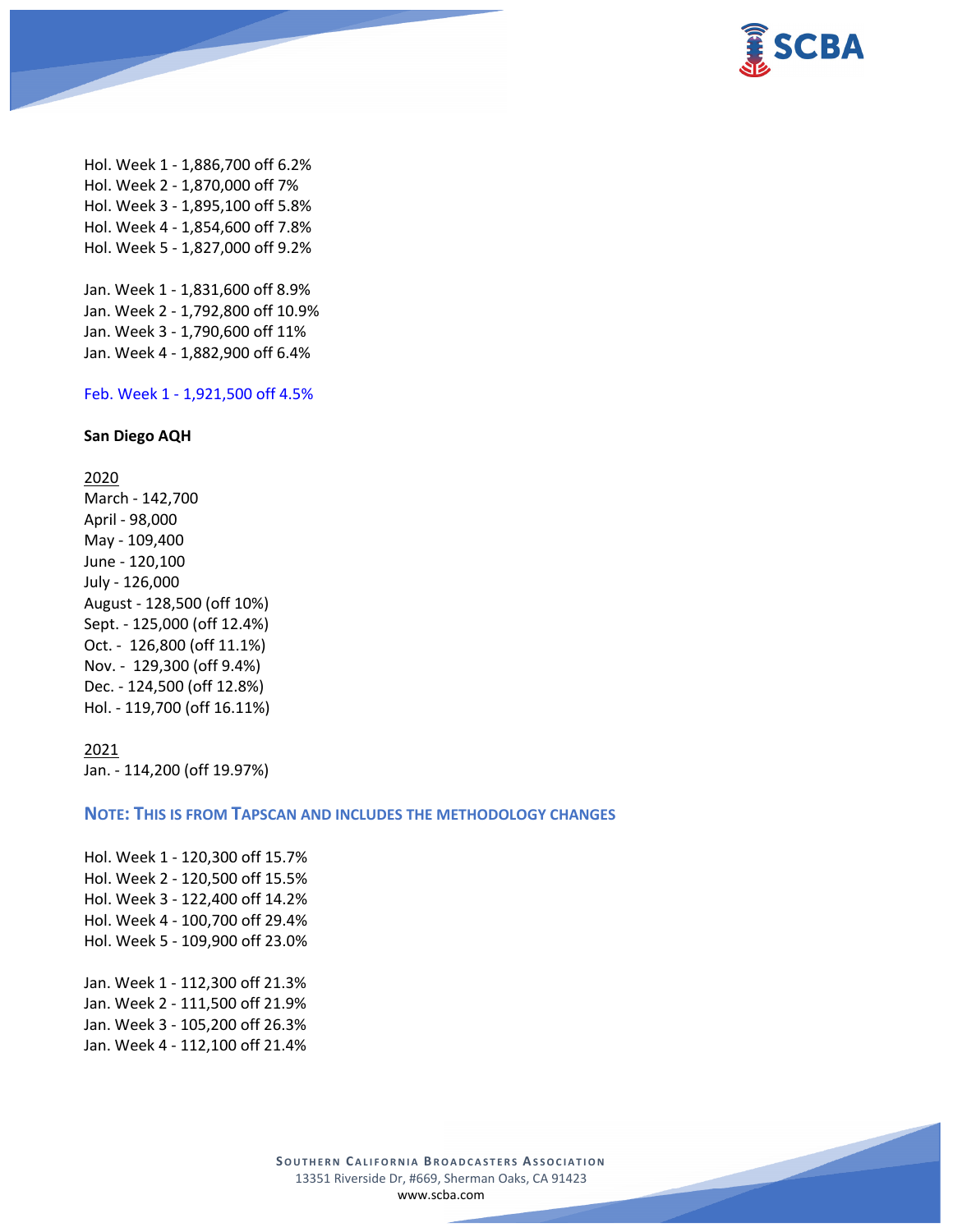

Feb. Week 1 - 114,800 off 19.6%

**NOTE: THE NOVEMBER AND LATER AQH WEEKLIES ABOVE ARE FROM PPM ANALYSIS TOOL AND DO NOT REFLECT THE METHODOLOGY CHANGES. THIS WILL CHANGE IN JANUARY.**

#### **San Diego Cume**

2020 March - 2,549,000 April - 2,133,900 May - 2,303,400 June - 2,408,600 July - 2,438,900 August - 2,418,400 (off 5.1% from March) Sept. - 2,382,700 (off 6.5%) Oct. - 2,398,000 (off 5.9%) Nov. - 2,361,900 (off 7.3%) Dec. - 2,388,500 (off 6.3%) Hol. - 2,344,600 (off 8.0%)

#### 2021

Jan. - 2,287,800 (off 10.2%)

Hol. Week 1 - 2,414,800 (off 5.3%) Hol. Week 2 - 2,375,900 ( off 6.7%) Hol. Week 3 - 2,387,800 (off 6.3%) Hol. Week 4 - 2,311,800 (off 9.3%) Hol, Week 5 - 2,232,700 (off 12.4%) Jan. Week 1 - 2,377,200 (off 6.7%) Jan. Week 2 - 2,296,200 (off 9.9%)

Jan. Week 3 - 2,163,800 (off 15.1%) Jan. Week 4 - 2,313,900 (off 9.2%)

Feb. Week 1 - 2,242,900 (off 12.0%)

And now let's move on to your specially curated lists of resources and articles to keep you on top of your game:

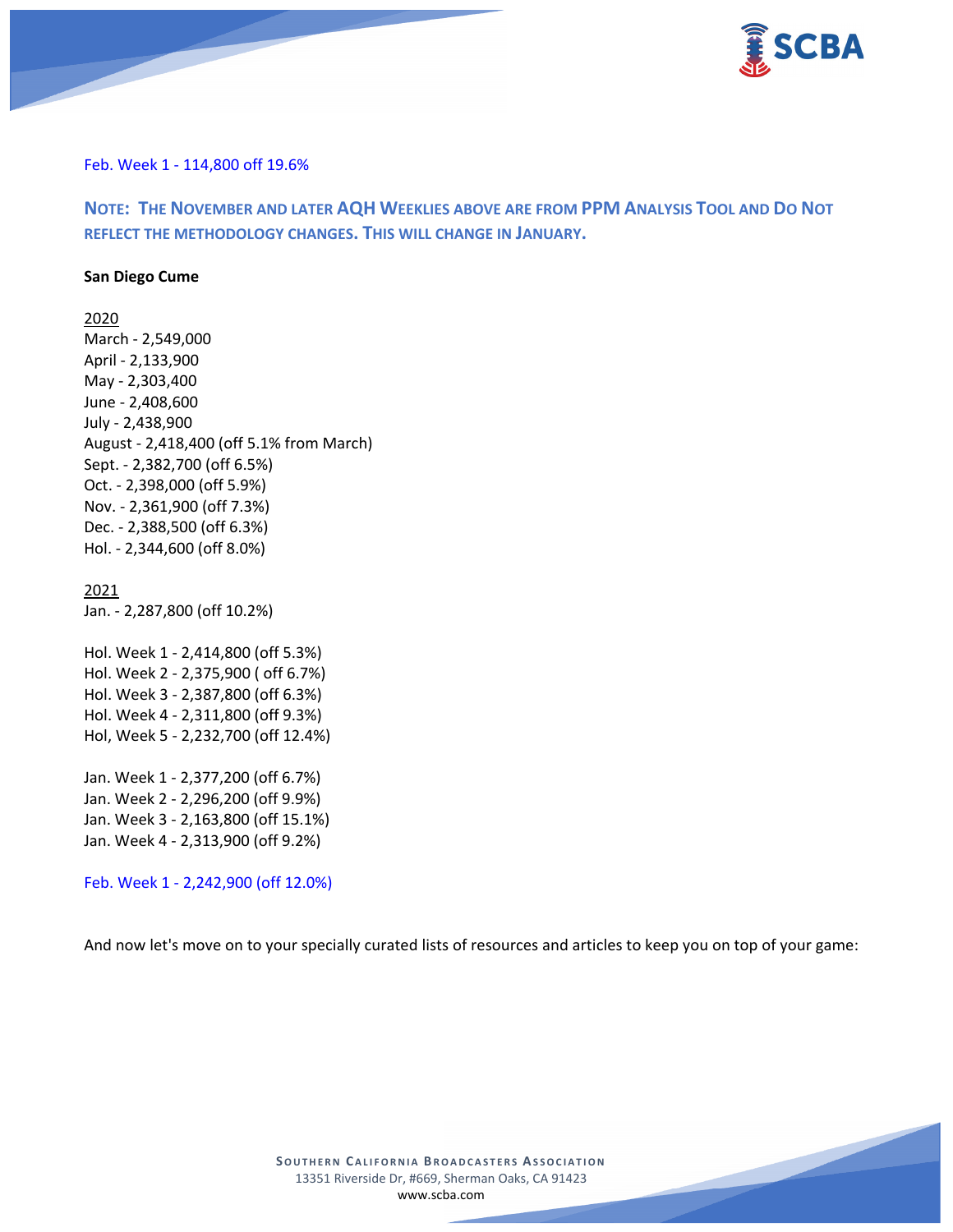

# **RESOURCES AND ARTICLES OF INTEREST TO SALES AND ADVERTISERS:**

#### **Consumer confidence at three-month high in February**

Chain Store Age (Conference Board's Consumer Confidence Index) February 23, 2021 [https://chainstoreage.com/consumer-confidence-three-month-high](https://chainstoreage.com/consumer-confidence-three-month-high-february?utm_source=omeda&utm_medium=email&utm_campaign=NL_CSA+Day+Breaker&utm_keyword=&oly_enc_id=8319H4585489H7M)[february?utm\\_source=omeda&utm\\_medium=email&utm\\_campaign=NL\\_CSA+Day+Breaker&utm\\_keyword=&ol](https://chainstoreage.com/consumer-confidence-three-month-high-february?utm_source=omeda&utm_medium=email&utm_campaign=NL_CSA+Day+Breaker&utm_keyword=&oly_enc_id=8319H4585489H7M) [y\\_enc\\_id=8319H4585489H7M](https://chainstoreage.com/consumer-confidence-three-month-high-february?utm_source=omeda&utm_medium=email&utm_campaign=NL_CSA+Day+Breaker&utm_keyword=&oly_enc_id=8319H4585489H7M)

#### **BetterHelp Podcasting's Top Ad Spender In January, And CarMax The Big Mover.**

Inside Radio February 24, 2021 [http://www.insideradio.com/podcastnewsdaily/betterhelp-podcasting-s-top-ad-spender-in-january-and](http://www.insideradio.com/podcastnewsdaily/betterhelp-podcasting-s-top-ad-spender-in-january-and-carmax-the-big-mover/article_f4e6669e-76c5-11eb-8b38-27e21e022ce2.html)[carmax-the-big-mover/article\\_f4e6669e-76c5-11eb-8b38-27e21e022ce2.html](http://www.insideradio.com/podcastnewsdaily/betterhelp-podcasting-s-top-ad-spender-in-january-and-carmax-the-big-mover/article_f4e6669e-76c5-11eb-8b38-27e21e022ce2.html)

#### **U.S. Auto Sales Start 2021 Strong With 6.1% Year-Over-Year Growth.**

Inside Radio (J. D. Power) February 24, 2021 [http://www.insideradio.com/free/u-s-auto-sales-start-2021-strong-with-6-1-year-over-year](http://www.insideradio.com/free/u-s-auto-sales-start-2021-strong-with-6-1-year-over-year-growth/article_eac44a26-766d-11eb-9e02-fb692de77efa.html)[growth/article\\_eac44a26-766d-11eb-9e02-fb692de77efa.html](http://www.insideradio.com/free/u-s-auto-sales-start-2021-strong-with-6-1-year-over-year-growth/article_eac44a26-766d-11eb-9e02-fb692de77efa.html)

#### **Encouraging Sellers Part II**

Radio Ink (Loyd Ford) February 23, 2021 [https://radioink.com/2021/02/23/encouraging-sellers-part](https://radioink.com/2021/02/23/encouraging-sellers-part-ii/?vgo_ee=g4MdIIvetgiR1mkR7kijJ4BI1h38V58Ke8bVrp%2FmcsM%3D)[ii/?vgo\\_ee=g4MdIIvetgiR1mkR7kijJ4BI1h38V58Ke8bVrp%2FmcsM%3D](https://radioink.com/2021/02/23/encouraging-sellers-part-ii/?vgo_ee=g4MdIIvetgiR1mkR7kijJ4BI1h38V58Ke8bVrp%2FmcsM%3D)

#### **15 Digital Advertising Challenges To Overcome In 2021**

Forbes, February 22, 2021 [https://www.forbes.com/sites/forbesagencycouncil/2021/02/22/15-digital-advertising-challenges-to-overcome](https://www.forbes.com/sites/forbesagencycouncil/2021/02/22/15-digital-advertising-challenges-to-overcome-in-2021/?sh=6f43538a26c8)[in-2021/?sh=6f43538a26c8](https://www.forbes.com/sites/forbesagencycouncil/2021/02/22/15-digital-advertising-challenges-to-overcome-in-2021/?sh=6f43538a26c8)

#### **How to Boost Morale for Better Sales**

The Center for Sales Strategy February 23, 2021 [https://blog.thecenterforsalesstrategy.com/how-to-boost-morale-for-better](https://blog.thecenterforsalesstrategy.com/how-to-boost-morale-for-better-sales?utm_medium=email&_hsmi=112529080&_hsenc=p2ANqtz-9GtCzvyQLiJUTkMI9WPxvkJ7kRWZbpeRI6_vU8lMYhKe-8DiUM20CS3EbRrobVOCvJU0oUvyA84MbCWtmaZLKefchlGw&utm_content=112529080&utm_source=hs_email)[sales?utm\\_medium=email&\\_hsmi=112529080&\\_hsenc=p2ANqtz-](https://blog.thecenterforsalesstrategy.com/how-to-boost-morale-for-better-sales?utm_medium=email&_hsmi=112529080&_hsenc=p2ANqtz-9GtCzvyQLiJUTkMI9WPxvkJ7kRWZbpeRI6_vU8lMYhKe-8DiUM20CS3EbRrobVOCvJU0oUvyA84MbCWtmaZLKefchlGw&utm_content=112529080&utm_source=hs_email)[9GtCzvyQLiJUTkMI9WPxvkJ7kRWZbpeRI6\\_vU8lMYhKe-](https://blog.thecenterforsalesstrategy.com/how-to-boost-morale-for-better-sales?utm_medium=email&_hsmi=112529080&_hsenc=p2ANqtz-9GtCzvyQLiJUTkMI9WPxvkJ7kRWZbpeRI6_vU8lMYhKe-8DiUM20CS3EbRrobVOCvJU0oUvyA84MbCWtmaZLKefchlGw&utm_content=112529080&utm_source=hs_email)[8DiUM20CS3EbRrobVOCvJU0oUvyA84MbCWtmaZLKefchlGw&utm\\_content=112529080&utm\\_source=hs\\_email](https://blog.thecenterforsalesstrategy.com/how-to-boost-morale-for-better-sales?utm_medium=email&_hsmi=112529080&_hsenc=p2ANqtz-9GtCzvyQLiJUTkMI9WPxvkJ7kRWZbpeRI6_vU8lMYhKe-8DiUM20CS3EbRrobVOCvJU0oUvyA84MbCWtmaZLKefchlGw&utm_content=112529080&utm_source=hs_email)

#### **Why Streaming Video Services Are Turning To Broadcast Radio.**

Inside Radio February 23, 2021 [http://www.insideradio.com/free/why-streaming-video-services-are-turning-to-broadcast](http://www.insideradio.com/free/why-streaming-video-services-are-turning-to-broadcast-radio/article_f38a1906-75a5-11eb-8807-9f31a5149c4d.html)[radio/article\\_f38a1906-75a5-11eb-8807-9f31a5149c4d.html](http://www.insideradio.com/free/why-streaming-video-services-are-turning-to-broadcast-radio/article_f38a1906-75a5-11eb-8807-9f31a5149c4d.html)

#### **New Job? House Hunting? These Radio Spots are For You**

Radio + Television Business Report February 22, 2021 <https://www.rbr.com/mm-spot-10r-022221/>

#### **Study: Local Radio Delivers 28% Web Lift For CPG Brand.**

Inside Radio (Katz/Analytic Owl) February 22, 2021 [http://www.insideradio.com/free/study-local-radio-delivers-28-web-lift-for-cpg-brand/article\\_8f8dfc3e-74e1-](http://www.insideradio.com/free/study-local-radio-delivers-28-web-lift-for-cpg-brand/article_8f8dfc3e-74e1-11eb-a40e-2f30b979a387.html) [11eb-a40e-2f30b979a387.html](http://www.insideradio.com/free/study-local-radio-delivers-28-web-lift-for-cpg-brand/article_8f8dfc3e-74e1-11eb-a40e-2f30b979a387.html)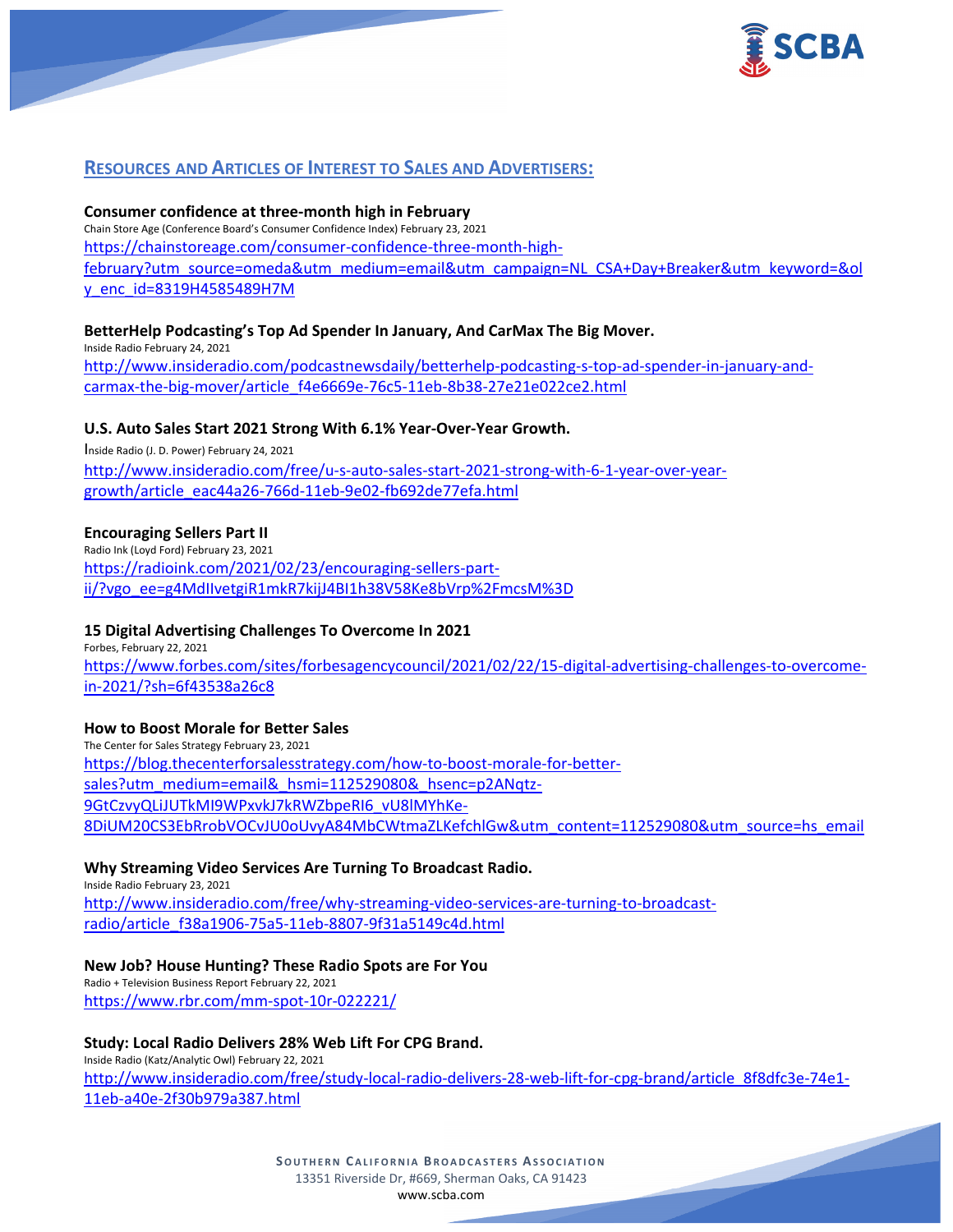

**eMarketer Report: Future of Retail 2021 10 Trends that Will Shape the Year Ahead** eMarketer February 22, 2021

**ATTACHMENT: [eMarketer Future of Retail 2021 Report](https://scba.com/emarketer-future-of-retail-2021-report/)**

### **The Most Important Step In The Sales Cycle**

Radio Ink February 22, 2021 [https://radioink.com/2021/02/22/the-most-important-step-in-the-sales](https://radioink.com/2021/02/22/the-most-important-step-in-the-sales-cycle/?vgo_ee=g4MdIIvetgiR1mkR7kijJ4BI1h38V58Ke8bVrp%2FmcsM%3D)[cycle/?vgo\\_ee=g4MdIIvetgiR1mkR7kijJ4BI1h38V58Ke8bVrp%2FmcsM%3D](https://radioink.com/2021/02/22/the-most-important-step-in-the-sales-cycle/?vgo_ee=g4MdIIvetgiR1mkR7kijJ4BI1h38V58Ke8bVrp%2FmcsM%3D)

## **Sell As If You're Running Track**

Radio Ink (Charlie Sisle) February 19, 2021 [https://radioink.com/2021/02/19/sell-as-if-youre-running](https://radioink.com/2021/02/19/sell-as-if-youre-running-track/?vgo_ee=g4MdIIvetgiR1mkR7kijJ4BI1h38V58Ke8bVrp%2FmcsM%3D)[track/?vgo\\_ee=g4MdIIvetgiR1mkR7kijJ4BI1h38V58Ke8bVrp%2FmcsM%3D](https://radioink.com/2021/02/19/sell-as-if-youre-running-track/?vgo_ee=g4MdIIvetgiR1mkR7kijJ4BI1h38V58Ke8bVrp%2FmcsM%3D)

### **Customer Communication Gives Sales Reps Control**

SalesFuel February 20,2021 <https://salesfuel.com/customer-communication-gives-sales-reps-control/>

### **How to Get Results from Follow-Up Sales Calls**

SalesFuel February 20, 2021 <https://salesfuel.com/how-to-get-results-from-follow-up-sales-calls/>

#### **ROI: Why It Matters and How to Reveal It**

SalesFuel February 20, 2021 <https://salesfuel.com/roi-why-it-matters-and-how-to-reveal-it/>

#### **What Digital Advertising Gets Wrong**

Harvard Business Review February 19, 2020 <https://hbr.org/2021/02/what-digital-advertising-gets-wrong>

## **Digital Advertising Tells The Story Of Direct-To-Consumers' Pandemic-Fueled Boom**

Forbes February 19, 2021 [https://www.forbes.com/sites/forbesbusinessdevelopmentcouncil/2021/02/19/digital-advertising-tells-the](https://www.forbes.com/sites/forbesbusinessdevelopmentcouncil/2021/02/19/digital-advertising-tells-the-story-of-direct-to-consumers-pandemic-fueled-boom/?sh=208f3e062ff9)[story-of-direct-to-consumers-pandemic-fueled-boom/?sh=208f3e062ff9](https://www.forbes.com/sites/forbesbusinessdevelopmentcouncil/2021/02/19/digital-advertising-tells-the-story-of-direct-to-consumers-pandemic-fueled-boom/?sh=208f3e062ff9)

#### **As auto industry changes, longtime car dealers cash out**

Yahoo News February 18, 2021 <https://news.yahoo.com/auto-industry-changes-longtime-car-050200726.html>

## **Marketing Experts On How To Prospect Healthcare Ad Category.**

Inside Radio February 19, 2021 [http://www.insideradio.com/free/marketing-experts-on-how-to-prospect-healthcare-ad](http://www.insideradio.com/free/marketing-experts-on-how-to-prospect-healthcare-ad-category/article_1778ff4a-728a-11eb-a2b6-47e705f9e585.html)[category/article\\_1778ff4a-728a-11eb-a2b6-47e705f9e585.html](http://www.insideradio.com/free/marketing-experts-on-how-to-prospect-healthcare-ad-category/article_1778ff4a-728a-11eb-a2b6-47e705f9e585.html)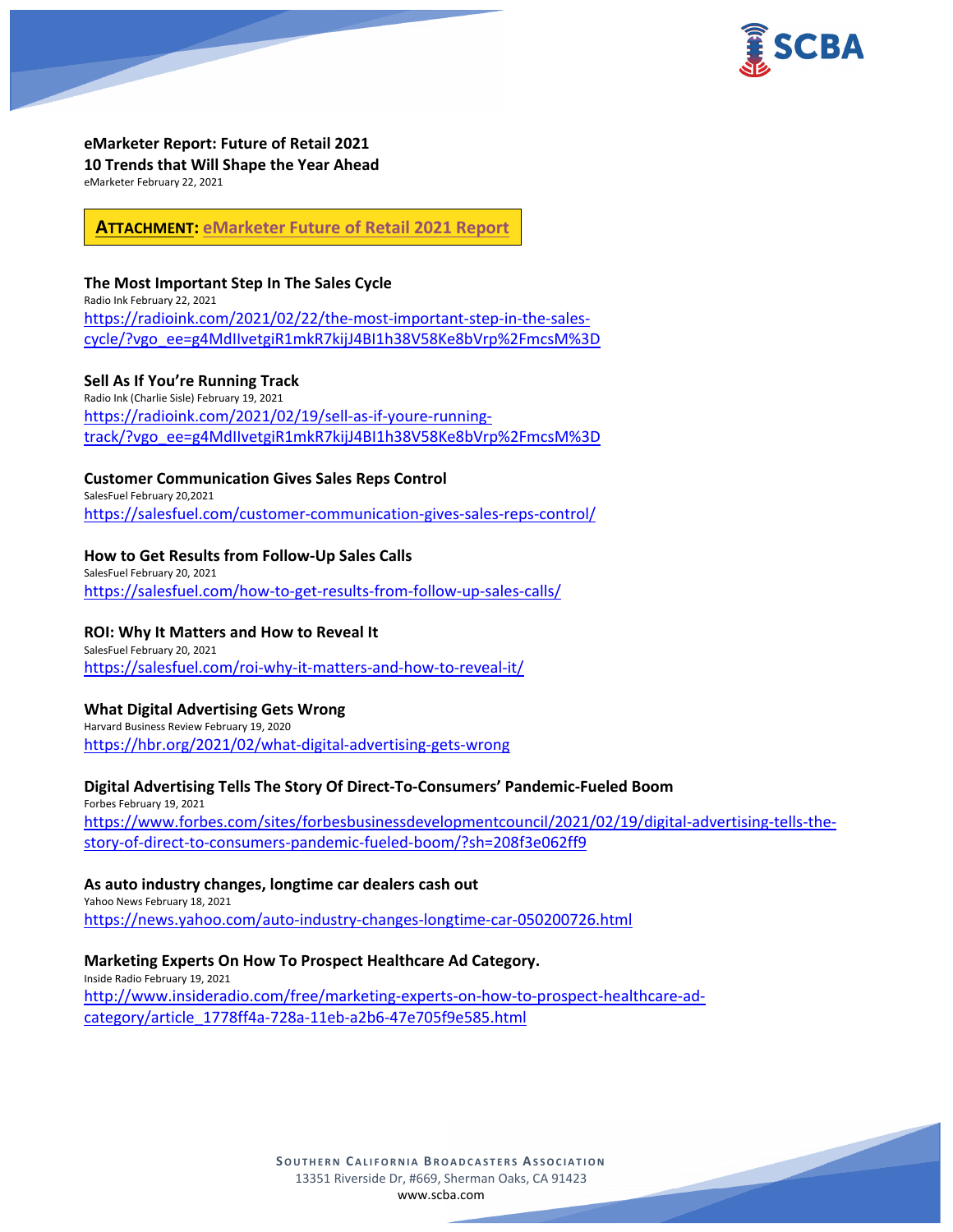

#### **How Radio Can Rope a Larger Share of \$9.5 Billion in Car Dealer Advertising.**

Inside Radio (Local Broadcast Sales) February 18, 2021 [http://www.insideradio.com/free/how-radio-can-rope-a-larger-share-of-9-5-billion-in-car-dealer](http://www.insideradio.com/free/how-radio-can-rope-a-larger-share-of-9-5-billion-in-car-dealer-advertising/article_7736729c-71bc-11eb-bf32-678e3f95cb63.html)[advertising/article\\_7736729c-71bc-11eb-bf32-678e3f95cb63.html](http://www.insideradio.com/free/how-radio-can-rope-a-larger-share-of-9-5-billion-in-car-dealer-advertising/article_7736729c-71bc-11eb-bf32-678e3f95cb63.html)

### **US Holiday 2020 Review and Holiday 2021 Preview**

eMarketer February 18, 2021 <https://www.emarketer.com/content/us-holiday-2020-review-and-holiday-2021-preview?ecid=NL1001>

### **Retail sales increased sharply in January, with gains across the board**

Chain Store Age February 17, 2021 [https://chainstoreage.com/retail-sales-increased-sharply-january-gains-across](https://chainstoreage.com/retail-sales-increased-sharply-january-gains-across-board?oly_enc_id=8319H4585489H7M&utm_source=omeda&utm_medium=email&utm_campaign=NL_CSA+Day+Breaker&utm_keyword=)[board?oly\\_enc\\_id=8319H4585489H7M&utm\\_source=omeda&utm\\_medium=email&utm\\_campaign=NL\\_CSA+Da](https://chainstoreage.com/retail-sales-increased-sharply-january-gains-across-board?oly_enc_id=8319H4585489H7M&utm_source=omeda&utm_medium=email&utm_campaign=NL_CSA+Day+Breaker&utm_keyword=) [y+Breaker&utm\\_keyword=](https://chainstoreage.com/retail-sales-increased-sharply-january-gains-across-board?oly_enc_id=8319H4585489H7M&utm_source=omeda&utm_medium=email&utm_campaign=NL_CSA+Day+Breaker&utm_keyword=)

## **Why are TV networks overdue on their bills to advertisers?**

ANA February 17, 2021

[https://www.ana.net/blogs/show/id/mm-blog-2021-02-ad-dollars-held-hostage?st3-](https://www.ana.net/blogs/show/id/mm-blog-2021-02-ad-dollars-held-hostage?st3-210217mktg360nonam&utm_source=informz&utm_medium=email&utm_campaign=210217mktg360non&_zs=FANij1&_zl=sw8Q7) [210217mktg360nonam&utm\\_source=informz&utm\\_medium=email&utm\\_campaign=210217mktg360non&\\_zs=](https://www.ana.net/blogs/show/id/mm-blog-2021-02-ad-dollars-held-hostage?st3-210217mktg360nonam&utm_source=informz&utm_medium=email&utm_campaign=210217mktg360non&_zs=FANij1&_zl=sw8Q7) [FANij1&\\_zl=sw8Q7](https://www.ana.net/blogs/show/id/mm-blog-2021-02-ad-dollars-held-hostage?st3-210217mktg360nonam&utm_source=informz&utm_medium=email&utm_campaign=210217mktg360non&_zs=FANij1&_zl=sw8Q7)

## **RESOURCES AND ARTICLES OF INTEREST TO MANAGERS FOR PLANNING AND FORECASTING:**

## **Radio Contests Are Finding New Appeal To Some Americans In The COVID Age.**

Inside Radio (NuVoodoo Media) February 24, 2021 [http://www.insideradio.com/free/radio-contests-are-finding-new-appeal-to-some-americans-in-the-covid](http://www.insideradio.com/free/radio-contests-are-finding-new-appeal-to-some-americans-in-the-covid-age/article_647c3c20-766e-11eb-b6a3-07869473e5eb.html)[age/article\\_647c3c20-766e-11eb-b6a3-07869473e5eb.html](http://www.insideradio.com/free/radio-contests-are-finding-new-appeal-to-some-americans-in-the-covid-age/article_647c3c20-766e-11eb-b6a3-07869473e5eb.html)

#### **As Third Party Cookies Are Being Phased Out, Nielsen Announces A New Attribution Model**

Forbes February 18, 2021 [https://www.forbes.com/sites/bradadgate/2021/02/18/as-third-party-cookies-are-being-phased-out-nielsen](https://www.forbes.com/sites/bradadgate/2021/02/18/as-third-party-cookies-are-being-phased-out-nielsen-announces-a-new-attribution-model/?sh=2d10ede154a7)[announces-a-new-attribution-model/?sh=2d10ede154a7](https://www.forbes.com/sites/bradadgate/2021/02/18/as-third-party-cookies-are-being-phased-out-nielsen-announces-a-new-attribution-model/?sh=2d10ede154a7)

#### **RadioDNS Implementation Complete For A Streamer**

RBR-Television Business Report February 23, 2021 <https://www.rbr.com/radiodns-implementation-complete-for-a-streamer/>

#### **New Backtracks Feature Will Allow Listeners To Control Content With A Head Nod.**

Inside Radio (Backtracks) February 23, 2021 [http://www.insideradio.com/podcastnewsdaily/new-backtracks-feature-will-allow-listeners-to-control-content](http://www.insideradio.com/podcastnewsdaily/new-backtracks-feature-will-allow-listeners-to-control-content-with-a-head-nod/article_4ae9a20a-75fd-11eb-b796-9b6f275e68cf.html)[with-a-head-nod/article\\_4ae9a20a-75fd-11eb-b796-9b6f275e68cf.html](http://www.insideradio.com/podcastnewsdaily/new-backtracks-feature-will-allow-listeners-to-control-content-with-a-head-nod/article_4ae9a20a-75fd-11eb-b796-9b6f275e68cf.html)

#### **As Digital Marketers Move Into Cookie-Less World, Audio Could Help Show The Way.**

Inside Radio February 22, 2021 [http://www.insideradio.com/podcastnewsdaily/as-digital-marketers-move-into-cookie-less-world-audio-could](http://www.insideradio.com/podcastnewsdaily/as-digital-marketers-move-into-cookie-less-world-audio-could-help-show-the-way/article_cf475082-7531-11eb-b5e8-8f4280bd82e9.html)[help-show-the-way/article\\_cf475082-7531-11eb-b5e8-8f4280bd82e9.html](http://www.insideradio.com/podcastnewsdaily/as-digital-marketers-move-into-cookie-less-world-audio-could-help-show-the-way/article_cf475082-7531-11eb-b5e8-8f4280bd82e9.html)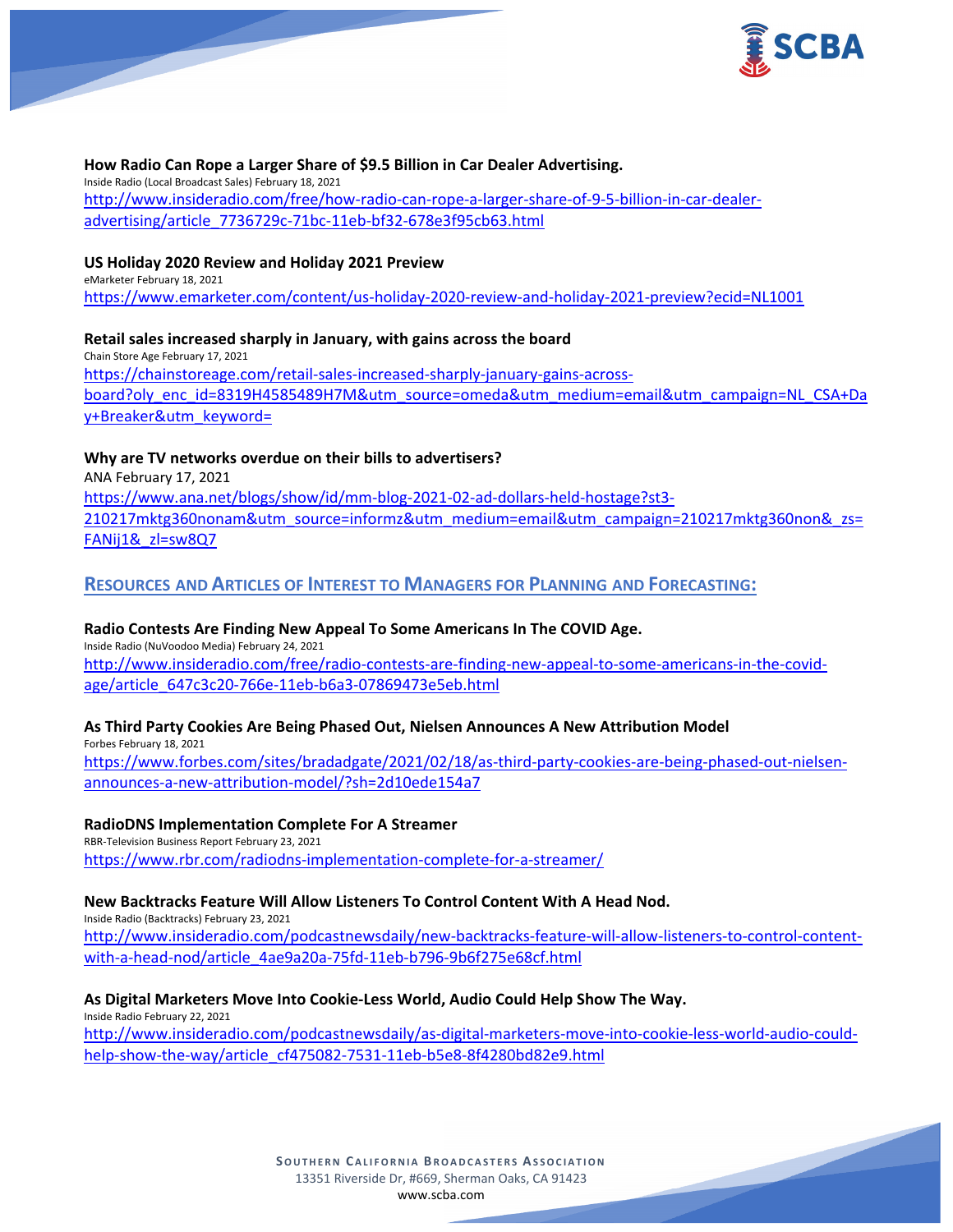

# **Customized Coaching for Sales Talents: Coaching Responsibility & Work Ethic**

Center For Sales Strategy February 22, 2021

**ATTACHMENT: [Coaching Sales Talent](https://scba.com/coaching-sales-talent/)**

# **CRS 2021: Radio's 'Road Forward' Includes Smart Speakers, Says NuVoodoo.**

Inside Radio (NuVoodoo) February 22, 2021 [http://www.insideradio.com/free/crs-2021-radio-s-road-forward-includes-smart-speakers-says](http://www.insideradio.com/free/crs-2021-radio-s-road-forward-includes-smart-speakers-says-nuvoodoo/article_af0ba0ac-74e1-11eb-a545-5f68c2458424.html)[nuvoodoo/article\\_af0ba0ac-74e1-11eb-a545-5f68c2458424.html](http://www.insideradio.com/free/crs-2021-radio-s-road-forward-includes-smart-speakers-says-nuvoodoo/article_af0ba0ac-74e1-11eb-a545-5f68c2458424.html)

# **Business And Digital Groups Take Aim At Maryland's New Ad Tax With Lawsuit.**

Inside Radio February 22, 2021 (Note: This is an important case to follow for any precedent setting rulings that could affect such proposed taxes in the future for California) [http://www.insideradio.com/free/business-and-digital-groups-take-aim-at-maryland-s-new-ad-tax-with](http://www.insideradio.com/free/business-and-digital-groups-take-aim-at-maryland-s-new-ad-tax-with-lawsuit/article_42aa5c3c-74e1-11eb-b983-4bd4282fbd68.html)[lawsuit/article\\_42aa5c3c-74e1-11eb-b983-4bd4282fbd68.html](http://www.insideradio.com/free/business-and-digital-groups-take-aim-at-maryland-s-new-ad-tax-with-lawsuit/article_42aa5c3c-74e1-11eb-b983-4bd4282fbd68.html)

# **The impressive resilience of digital audio**

eMarketer February 16, 2021 <https://www.emarketer.com/content/impressive-resilience-of-digital-audio?ecid=NL1009>

# **Understanding The Differences Between Traditional Digital Advertising And Digital Performance Advertising**

Digital Media Solutions February 19, 2021 (Originally November 12, 2020) [https://insights.digitalmediasolutions.com/articles/digital-advertising-vs-performance](https://insights.digitalmediasolutions.com/articles/digital-advertising-vs-performance-advertising?utm_campaign=DMS%20Insights%20Weekly%20Newsletter&utm_medium=email&_hsmi=111977470&_hsenc=p2ANqtz-8oLm7ajN5CiyDmTVc47Gwd2p8V6CuFVQhoZEthIlbnS7py9FYpy4oCprhSVWgNDGG9crOc5pjKE_1a63BfBvgVv2aRlw&utm_content=111977470&utm_source=hs_email)[advertising?utm\\_campaign=DMS%20Insights%20Weekly%20Newsletter&utm\\_medium=email&\\_hsmi=1119774](https://insights.digitalmediasolutions.com/articles/digital-advertising-vs-performance-advertising?utm_campaign=DMS%20Insights%20Weekly%20Newsletter&utm_medium=email&_hsmi=111977470&_hsenc=p2ANqtz-8oLm7ajN5CiyDmTVc47Gwd2p8V6CuFVQhoZEthIlbnS7py9FYpy4oCprhSVWgNDGG9crOc5pjKE_1a63BfBvgVv2aRlw&utm_content=111977470&utm_source=hs_email) [70&\\_hsenc=p2ANqtz-](https://insights.digitalmediasolutions.com/articles/digital-advertising-vs-performance-advertising?utm_campaign=DMS%20Insights%20Weekly%20Newsletter&utm_medium=email&_hsmi=111977470&_hsenc=p2ANqtz-8oLm7ajN5CiyDmTVc47Gwd2p8V6CuFVQhoZEthIlbnS7py9FYpy4oCprhSVWgNDGG9crOc5pjKE_1a63BfBvgVv2aRlw&utm_content=111977470&utm_source=hs_email)[8oLm7ajN5CiyDmTVc47Gwd2p8V6CuFVQhoZEthIlbnS7py9FYpy4oCprhSVWgNDGG9crOc5pjKE\\_1a63BfBvgVv2aR](https://insights.digitalmediasolutions.com/articles/digital-advertising-vs-performance-advertising?utm_campaign=DMS%20Insights%20Weekly%20Newsletter&utm_medium=email&_hsmi=111977470&_hsenc=p2ANqtz-8oLm7ajN5CiyDmTVc47Gwd2p8V6CuFVQhoZEthIlbnS7py9FYpy4oCprhSVWgNDGG9crOc5pjKE_1a63BfBvgVv2aRlw&utm_content=111977470&utm_source=hs_email) [lw&utm\\_content=111977470&utm\\_source=hs\\_email](https://insights.digitalmediasolutions.com/articles/digital-advertising-vs-performance-advertising?utm_campaign=DMS%20Insights%20Weekly%20Newsletter&utm_medium=email&_hsmi=111977470&_hsenc=p2ANqtz-8oLm7ajN5CiyDmTVc47Gwd2p8V6CuFVQhoZEthIlbnS7py9FYpy4oCprhSVWgNDGG9crOc5pjKE_1a63BfBvgVv2aRlw&utm_content=111977470&utm_source=hs_email)

# **More Radio Stations Produce Podcasts. But Survey Finds Many Are Still Figuring How They Fit In.**

Inside Radio February 19, 2021 [http://www.insideradio.com/free/more-radio-stations-produce-podcasts-but-survey-finds-many-are-still](http://www.insideradio.com/free/more-radio-stations-produce-podcasts-but-survey-finds-many-are-still-figuring-how-they-fit/article_08e6c896-7289-11eb-80d3-5fefb0440d0c.html)[figuring-how-they-fit/article\\_08e6c896-7289-11eb-80d3-5fefb0440d0c.html](http://www.insideradio.com/free/more-radio-stations-produce-podcasts-but-survey-finds-many-are-still-figuring-how-they-fit/article_08e6c896-7289-11eb-80d3-5fefb0440d0c.html)

# **Your Radio Station's Secret Marketing Weapon In 2021? (Wait for it….) E-mail**

Jacobs Media Strategies February 19, 2021 <https://jacobsmedia.com/your-radio-stations-secret-marketing-weapon-in-2021-wait-for-it-e-mail/>

# **Radio And Cars – A 2021 Update**

Jacobs Media Strategies February 18, 2021 <https://jacobsmedia.com/radio-and-cars-a-2021-update/>

# **Digital Audio Is 'Far More Reliant And Adaptable' Than First Thought Says eMarketer.**

Inside Radio February 18, 2021 [http://www.insideradio.com/podcastnewsdaily/digital-audio-is-far-more-reliant-and-adaptable-than-first](http://www.insideradio.com/podcastnewsdaily/digital-audio-is-far-more-reliant-and-adaptable-than-first-thought-says-emarketer/article_a95c551a-720d-11eb-b7a6-afd1c3a90772.html)[thought-says-emarketer/article\\_a95c551a-720d-11eb-b7a6-afd1c3a90772.html](http://www.insideradio.com/podcastnewsdaily/digital-audio-is-far-more-reliant-and-adaptable-than-first-thought-says-emarketer/article_a95c551a-720d-11eb-b7a6-afd1c3a90772.html)